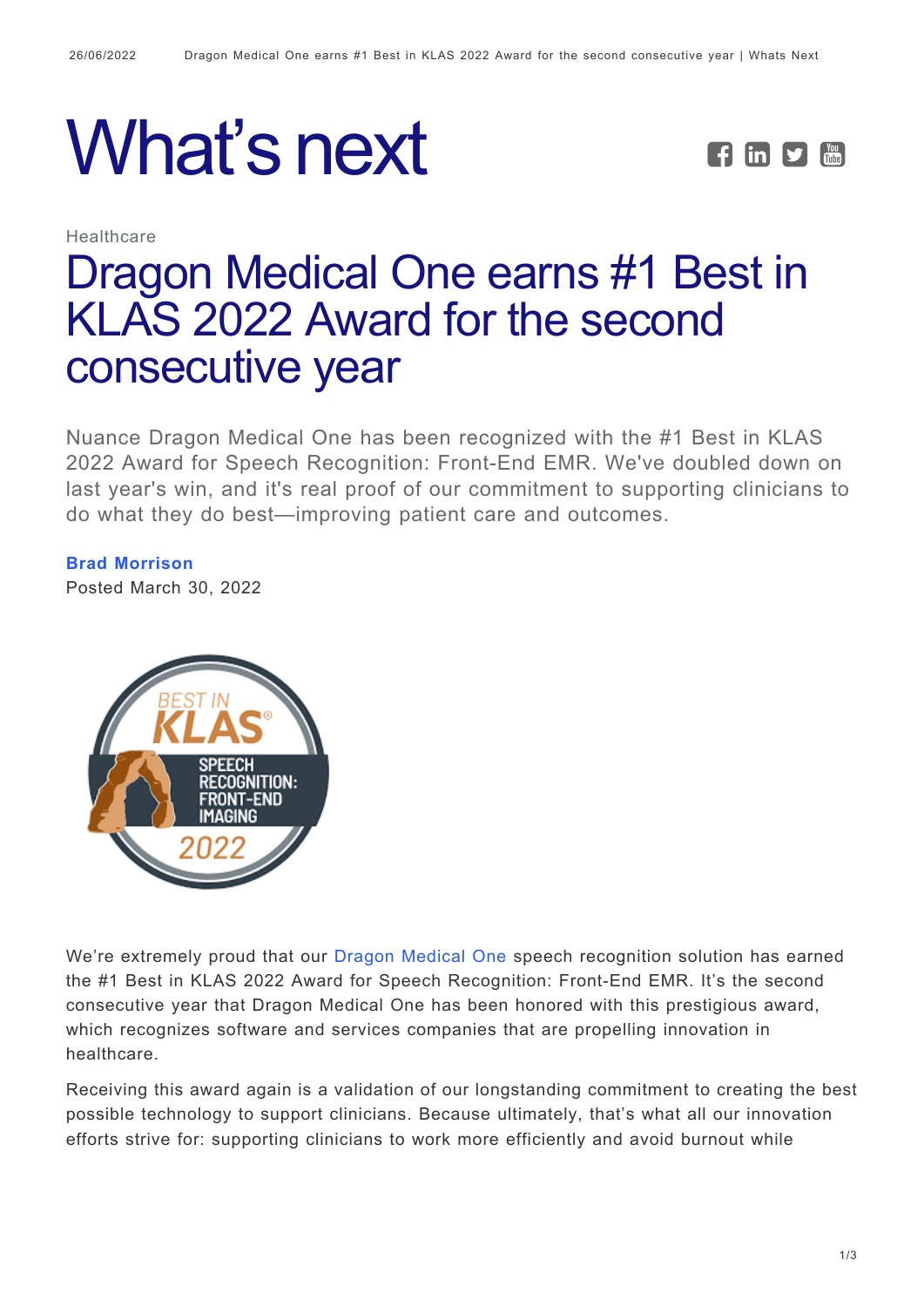improving care delivery and patient outcomes.

#### **Reducing clinician burnout**

Physician burnout has been a [growing problem for many years](https://whatsnext.nuance.com/healthcare/overload-to-burnout-himss/), often due to the large amount of documentation and administrative tasks that keep them tethered to a screen for hours every day. The speech recognition and voice-enabled workflow capabilities in Dragon Medical One reduce the need for clinicians to spend time typing, clicking, and performing repetitive tasks. Instead, they can focus on the patients—and on maintaining a healthier work-life balance.

Dragon Medical One captures complete, accurate clinical documentation more than three times faster than typing. This helps to support clinicians in providing better patient experiences, and to capture the entire patient story.

Here's what one of the customers interviewed by KLAS had to say: "Nuance is by far my favorite vendor to work with, and Dragon Medical One is my favorite system to work on. It is a very reliable speech-to-text system. We use it every day, and it is effective."

#### **Helping clinicians focus on patients, not paperwork**

One of our biggest priorities here at Nuance is to deliver measurable outcomes for our customers. Feedback from customers that have deployed Dragon Medical One shows that it can cut documentation time in half and has saved clinicians up to two hours per shift.

To help reduce documentation time—and clinician burnout—even further, we've also created educational resources to help every Dragon Medical One user take full advantage of the solution's productivity tools, speech-enabled workflows, and templates.

#### **Innovating the future of healthcare**

While you're immensely proud and humbled to receive this award, there's no time to rest on our laurels.

Our commitment to our customers' success means we're continuously innovating and enhancing our entire portfolio of healthcare solutions to help clinicians overcome their administrative challenges and improve the patient-provider relationship. One of our latest innovations, [Dragon Ambient eXperience,](https://www.nuance.com/healthcare/ambient-clinical-intelligence.html) was featured in a recent [KLAS Research Emerging](https://www.nuance.com/healthcare/campaign/report/klas-emerging-technology-spotlight-nuance-dax-2021.html) [Technology Spotlight report](https://www.nuance.com/healthcare/campaign/report/klas-emerging-technology-spotlight-nuance-dax-2021.html) and received an A-rating in all key performance indicator areas.

If you'd like to find out more about the Best in KLAS Awards—and explore the full vendor comparison report—head over to the [KLAS Research website](https://klasresearch.com/report/2022-best-in-klas-awards-software-and-professional-services/2770).

**Tags:** [Awards](https://whatsnext.nuance.com/tag/awards/), [Best in KLAS](https://whatsnext.nuance.com/tag/best-in-klas/), [Clinical Documentation Improvement,](https://whatsnext.nuance.com/tag/clinical-documentation-improvement/) [Dragon Medical One,](https://whatsnext.nuance.com/tag/dragon-medical-one-2/) [KLAS Research](https://whatsnext.nuance.com/tag/klas-research/), [Speech Recognition](https://whatsnext.nuance.com/tag/speech-recognition/)